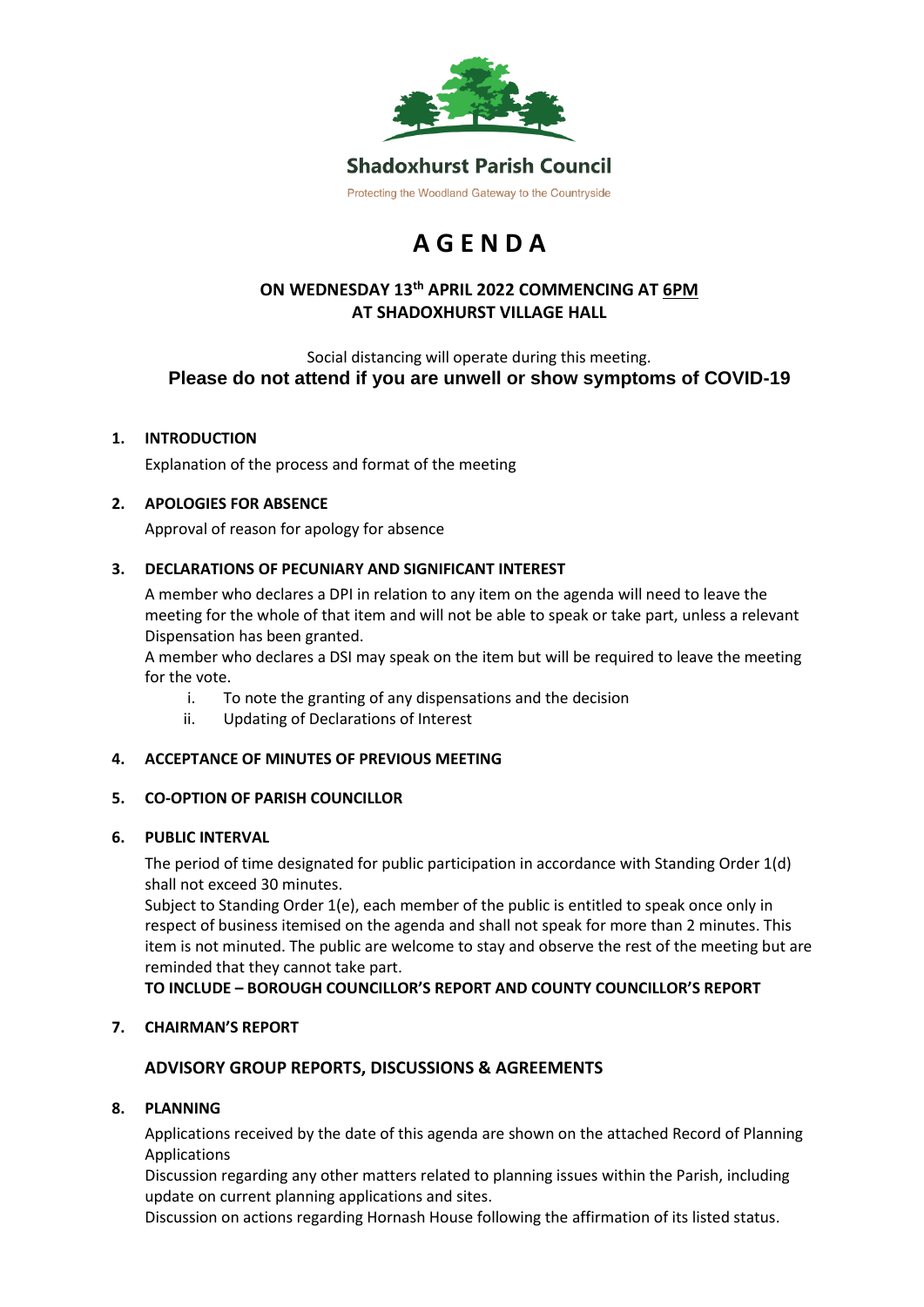#### **9. FINANCE & POLICY**

Account Balances & Payment of Accounts Section 106 Budget 2022/2023

#### **10. VILLAGE HALL**

Hallmaster - Online Hall Booking Software Music Licence Free Tennis Coaching Repairs Update

#### **11. PAVILION & PLAYING FIELD**

Drainage Works to include Spike Rolling and/or Slitting Jubilee Weekend Community and Sports Hall Project

#### **12. EXTERNAL RELATIONS**

Village Forum, other Parishes, ABC & KCC

#### **13. CONSERVATION & HERITAGE**

Village Green Posts Notice Boards Dog Fouling Issues

#### **14. HIGHWAYS**

Byway abuse by the off roaders Lorry Watch/Speed Watch Highway Improvement Plan (update) Items to be reported to KHS/PROW

#### **15. ITEMS FOR INCLUSION ON THE NEXT AGENDA**

#### **16. FORUM FOR EXCHANGE OF INFORMATION BETWEEN COUNCILLORS**

Date of next meeting: **11 th May 2022 at Shadoxhurst Village Hall 6pm**  Annual Parish Meeting **followed by the** Annual Parish Council Meeting

> 5 th April 2022 Parish Clerk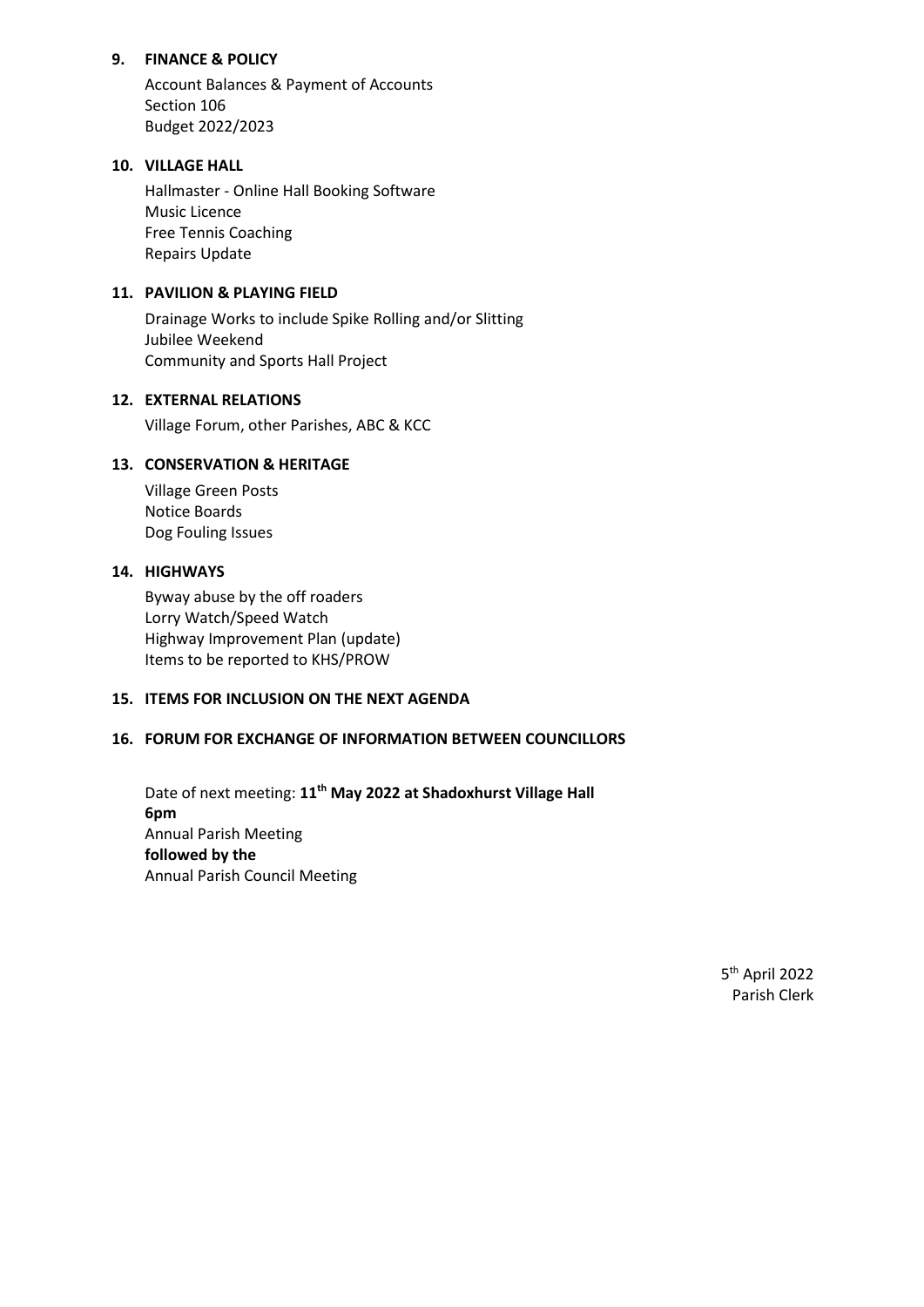# **SHADOXHURST PARISH COUNCIL RECORD OF PLANNING APPLICATIONS MARCH - APRIL 2022**

 $\overline{\phantom{a}}$ 

| 22/00386/AS | Land known as Woodside West, Nickley Wood Road, Shadoxhurst,<br>Kent, TN26 1LZ<br>Removal of condition 7 on planning permission 17/00199/AS -<br>Sustainable Urban Drainage System (SuDS)<br>Comments By 14th April 2022                                                                                                                                                                             |
|-------------|------------------------------------------------------------------------------------------------------------------------------------------------------------------------------------------------------------------------------------------------------------------------------------------------------------------------------------------------------------------------------------------------------|
| 22/00344/AS | Elite, Hornash Lane, Shadoxhurst, Ashford, Kent, TN26 1HU<br>Reserved matters application pursuant to outline planning permission<br>18/01247/AS (erection of five residential dwellings, with demolition<br>of existing agricultural buildings ) to consider layout, access (internal<br>routes), scale, landscaping and appearance<br>Comments By 2 <sup>nd</sup> April 2022 (Extension Requested) |
| 22/00326/AS | Milford, Hamstreet Road, Shadoxhurst, Ashford, Kent, TN26 1NL<br>Outline planning for replacement of single storey dilapidated dwelling<br>with four bedroom dwelling and detached garage.<br>Comments By 31 <sup>st</sup> March 2022 (Extension Requested)                                                                                                                                          |

## Decision Notices/Updates received from ABC

 $\overline{1}$ 

| 22/00404/AS | Land at Post Wood South East of Shadoxhurst Road and North of,<br>Coldblow, Woodchurch<br>Prior Notification for the upgrade of the existing tracks by surfacing<br>with stone<br><b>Prior Approval Not Required</b>                                                                                                                                                                                                                            |
|-------------|-------------------------------------------------------------------------------------------------------------------------------------------------------------------------------------------------------------------------------------------------------------------------------------------------------------------------------------------------------------------------------------------------------------------------------------------------|
| 22/00230/AS | Daven, Blindgrooms Lane, Shadoxhurst, Ashford, Kent, TN26 1HN<br>Proposed development of two houses along with double car<br>port/garage and associated works in side garden area<br>Deposited (ie valid and registered)                                                                                                                                                                                                                        |
| 22/00179/AS | Kenwood, Hamstreet Road, Shadoxhurst, Ashford, Kent, TN26 1NN<br>Proposed roof conversion of bungalow to create a second floor and<br>creation of new vehicle crossover.<br>Permit                                                                                                                                                                                                                                                              |
| 21/01688/AS | Delcroft, Woodchurch Road, Shadoxhurst, Ashford, Kent, TN26 1LE<br>Full Planning Permission for the construction of 13 residential<br>dwellings alongside associated parking, access and landscaping works.<br>The application includes the demolition of the existing bungalow<br>fronting Woodchurch Road, called Delcroft, in order to construct a<br>new access road serving the proposed dwellings.<br>Deposited (ie valid and registered) |